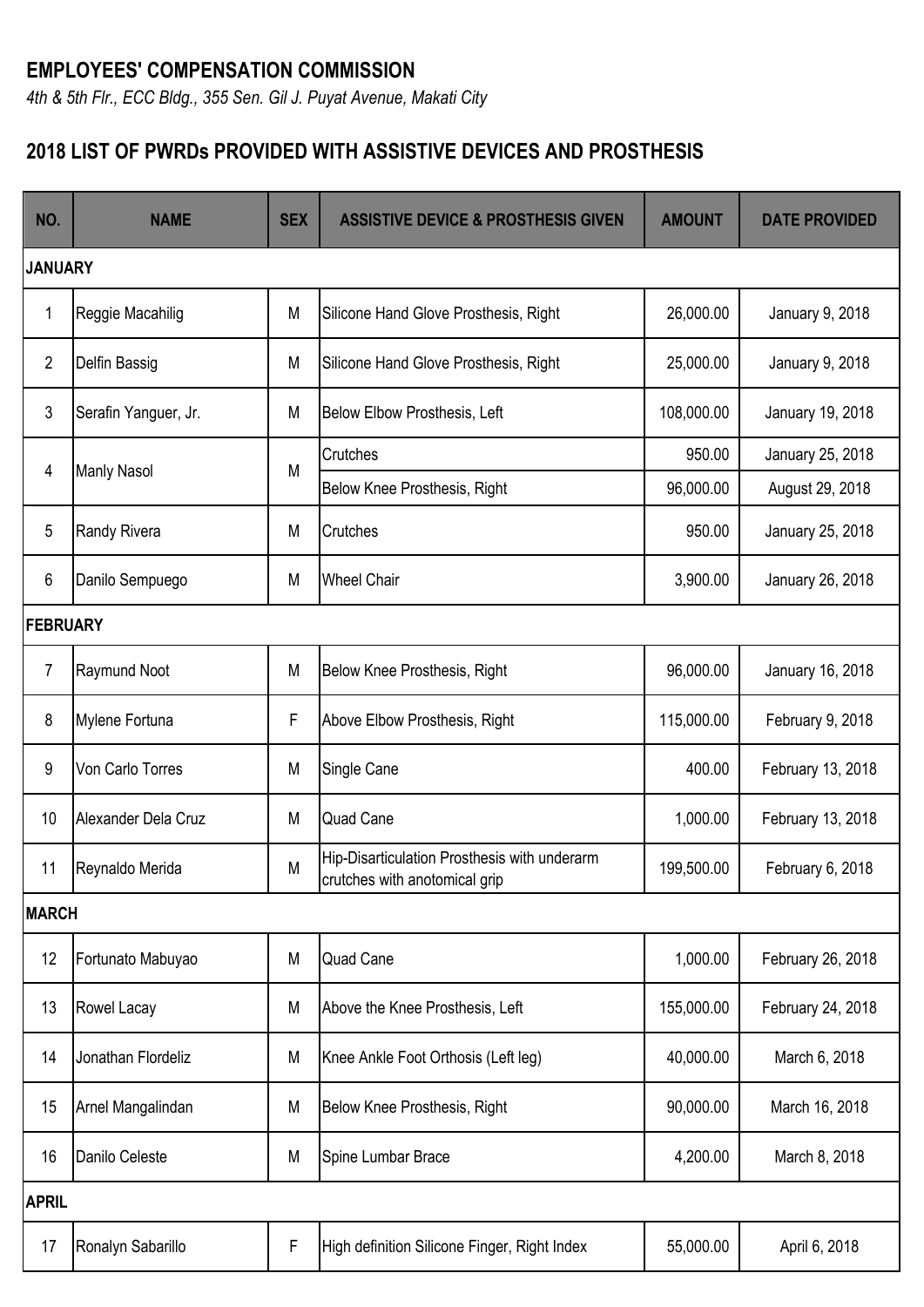| NO.         | <b>NAME</b>                 | <b>SEX</b> | <b>ASSISTIVE DEVICE &amp; PROSTHESIS GIVEN</b>             | <b>AMOUNT</b> | <b>DATE PROVIDED</b> |  |  |
|-------------|-----------------------------|------------|------------------------------------------------------------|---------------|----------------------|--|--|
| 18          | Virgilio Tagra              | M          | Above Knee Prosthesis (L)                                  | 170,000.00    | March 2, 2018        |  |  |
| 19          | Herbert Madredejo           | M          | Below Elbow Prosthesis, Left                               | 116,000.00    | March 2, 2018        |  |  |
| <b>MAY</b>  |                             |            |                                                            |               |                      |  |  |
| 20          | Neil Peña                   | M          | High definition Silicone Gloves, Right                     | 105,000.00    | May 18, 2018         |  |  |
| 21          | Rolando Castillo            | M          | High definition Silicone Finger (Ring and Middle),<br>Left | 130,000.00    | May 25, 2018         |  |  |
| 22          | Bayani Dequina              | M          | <b>Below Knee Prosthesis, Bilateral</b>                    | 180,000.00    | May 29, 2018         |  |  |
| 23          | Reynaldo Dialino            | M          | Below Elbow Prosthesis, Left                               | 110,000.00    | May 29, 2018         |  |  |
| 24          | Reginald Aragon             | M          | Below Elbow Prosthesis, Left                               | 110,000.00    | May 29, 2018         |  |  |
| 25          | Arnel Raymundo              | M          | Below Elbow Prosthesis, Right                              | 110,000.00    | May 29, 2018         |  |  |
| <b>JUNE</b> |                             |            |                                                            |               |                      |  |  |
| 26          | Louie Sarmiento             | M          | Above Elbow Prosthesis, Left                               | 140,000.00    | June 4, 2018         |  |  |
| 27          | Jerwin Gallinero            | M          | Albove Elbow Prosthesis, Left                              | 140,000.00    | June 5, 2018         |  |  |
| 28          | Peter Mabayo                | M          | <b>Ankle Band</b>                                          | 1,720.00      | June 5, 2018         |  |  |
| 29          | Aurelio Asistio             | M          | Above the Knee Prosthesis, Left                            | 140,000.00    | June 18, 2018        |  |  |
| 30          | Marianito Bagsit, Jr.       | M          | <b>Below Elbow Prosthesis, Right</b>                       | 120,000.00    | June 18, 2018        |  |  |
| 31          | Melyn Lapido                | M          | <b>Anti-spasticity Splint</b>                              | 3,000.00      | June 28, 2018        |  |  |
| 32          | Armi Calope                 | F          | Above Elbow Prosthesis, Right                              | 111,200.00    | May 25, 2018         |  |  |
| 33          | Rostee Ian Galabay          | M          | Shoulder Disarticulation Prosthesis, Right                 | 160,000.00    | June 26, 2018        |  |  |
| 34          | Christian Lawrence Custodio | M          | Half Palm Silicone Gloves with Zipper, Left                | 120,000.00    | June 26, 2018        |  |  |
| 35          | Jussel Kim Fortunato        | M          | Below Elbow Prosthesis, Left                               | 125,000.00    | June 26, 2018        |  |  |
| 36          | Jhomar Tantay               | M          | Cosmetic Gloves with Zipper, Right                         | 120,000.00    | June 26, 2018        |  |  |
| <b>JULY</b> |                             |            |                                                            |               |                      |  |  |
| 37          | <b>Diony Nunez</b>          | M          | Below Knee Prosthesis, Left                                | 113,000.00    | July 10, 2018        |  |  |
| 38          | Renan Villarino             | M          | Below Knee Prosthesis, Left                                | 110,000.00    | July 10, 2018        |  |  |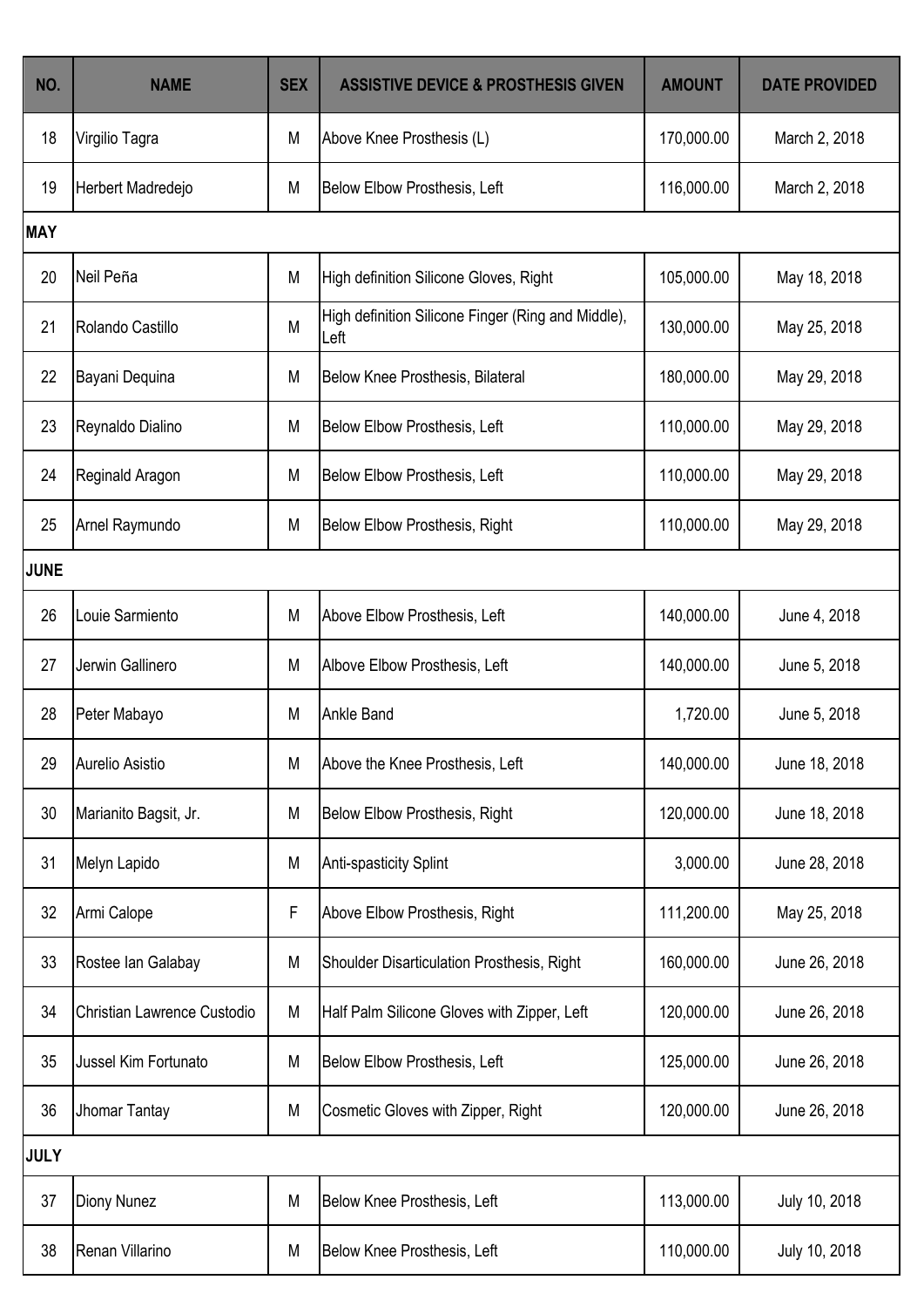| NO.              | <b>NAME</b>             | <b>SEX</b>  | <b>ASSISTIVE DEVICE &amp; PROSTHESIS GIVEN</b>            | <b>AMOUNT</b> | <b>DATE PROVIDED</b> |  |  |
|------------------|-------------------------|-------------|-----------------------------------------------------------|---------------|----------------------|--|--|
| 39               | Dennis Bagotsay         | M           | Above Elbow Prosthesis, Right                             | 180,000.00    | July 10, 2018        |  |  |
| 40               | Edgar Brillantes, Sr.   | M           | Cosmetic Silicone Gloves (2nd, 3rd & 4th digit),<br>Right | 135,000.00    | July 11, 2018        |  |  |
| 41               | Hazel Lape              | $\mathsf F$ | Serial Splinting, Right Wrist                             | 7,000.00      | July 19, 2018        |  |  |
|                  | <b>AUGUST</b>           |             |                                                           |               |                      |  |  |
| 42               | Jonathan Angeles        | M           | Above Elbow Prosthesis, Right                             | 140,000.00    | July 6, 2018         |  |  |
| 43               | Ronilo Sorreda          | M           | Below Elbow Prosthesis, Left                              | 110,000.00    | August 7, 2018       |  |  |
| 44               | Nelson Gabica           | M           | Below Knee Prosthesis, Left                               | 147,000.00    | July 26, 2018        |  |  |
| 45               | Raquel Delamide         | M           | Above the Knee Prosthesis, Right                          | 160,000.00    | August 14, 2018      |  |  |
| 46               | Ronnel Miguel Tolentino | M           | Above Knee Prosthesis, Right                              | 140,000.00    | August 20, 2018      |  |  |
| 47               | Joselito Chan           | M           | Ankle Foot Orthosis, Right                                | 3,500.00      | August 10, 2018      |  |  |
| 48               | Mark Junray Lauron      | M           | Long Leg Brace, Left                                      | 40,000.00     | August 24, 2018      |  |  |
|                  |                         |             | Anti-spasticity shand splint, left                        | 5,800.00      | November 21, 2018    |  |  |
| 49               | Ronie Salabsalo, Jr.    | M           | Right Partial Hand Prosthesis with Filler                 | 29,500.00     | August 24, 2018      |  |  |
| <b>SEPTEMBER</b> |                         |             |                                                           |               |                      |  |  |
| 50               | Jaime Maghinay          | M           | Partial Hand Glove Prosthesis, Left                       | 39,000.00     | July 10, 2018        |  |  |
| 51               | Abdulhan Ignacio        | M           | Hand Glove Prosthesis, Right                              | 39,000.00     | August 3, 2018       |  |  |
| 52               | Erickson Perpetua       | M           | Below Knee Prosthesis, Left                               | 140,000.00    | September 7, 2018    |  |  |
| 53               | <b>Enrique Papas</b>    | M           | Above Knee Prosthesis, Right                              | 155,000.00    | September 10, 2018   |  |  |
| 54               | Roy Armenta             | M           | <b>Quad Cane</b>                                          | 800.00        | September 11, 2018   |  |  |
| 55               | Joven Carelo            | M           | <b>Above Knee Prosthesis</b>                              | 140,000.00    | September 24, 2018   |  |  |
| <b>OCTOBER</b>   |                         |             |                                                           |               |                      |  |  |
| 56               | Leoncio Ranara          | M           | Above Knee Prosthesis, Right                              | 160,000.00    | October 1, 2018      |  |  |
| 57               | Marlon Degamo           | M           | Below Knee Prosthesis, Right                              | 105,000.00    | October 1, 2018      |  |  |
| 58               | Joel Ichon              | M           | Below Knee Prosthesis, Right                              | 105,000.00    | October 1, 2018      |  |  |